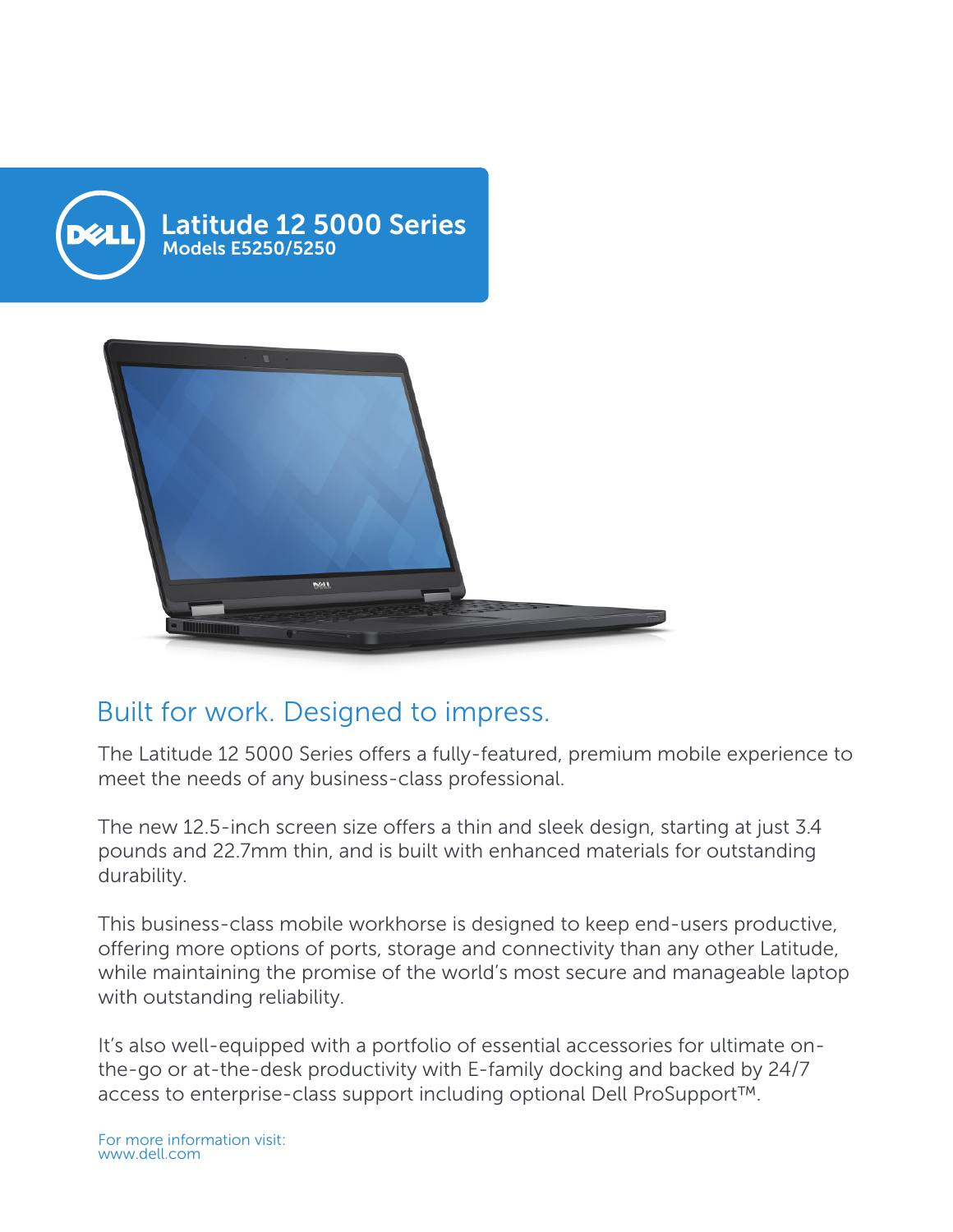| Feature                                                  | <b>Technical Specification</b>                                                                                                                                                                                                                                                                                                                                                                                         | <b>Technical Specification</b>                                                                                                                                                                                                                                                                                                                                                                                                            |
|----------------------------------------------------------|------------------------------------------------------------------------------------------------------------------------------------------------------------------------------------------------------------------------------------------------------------------------------------------------------------------------------------------------------------------------------------------------------------------------|-------------------------------------------------------------------------------------------------------------------------------------------------------------------------------------------------------------------------------------------------------------------------------------------------------------------------------------------------------------------------------------------------------------------------------------------|
| Model Number <sup>1</sup>                                | Latitude 12 5000 Series (E5250/5250)-September<br>2014-April 2015                                                                                                                                                                                                                                                                                                                                                      | Latitude 12 5000 Series (E5250/5250)-January 2015                                                                                                                                                                                                                                                                                                                                                                                         |
| Processor Options <sup>1</sup>                           | 4th Generation Intel® Celeron (late 2014) and Core™ i3/5<br>Processors                                                                                                                                                                                                                                                                                                                                                 | 5th Generation Intel® Celeron, up to Core™ i7<br>processors                                                                                                                                                                                                                                                                                                                                                                               |
| Operating System <sup>1,2</sup>                          | Microsoft <sup>®</sup> Windows® 7 Professional 32/64 bit<br>Microsoft <sup>®</sup> Windows <sup>®</sup> 7 Professional 32/64-bit<br>(available through downgrade rights from Windows® 8.1)<br>Pro 64-bit)<br>Microsoft <sup>®</sup> Windows® 8.1 64-bit<br>Microsoft <sup>®</sup> Windows <sup>®</sup> 8.1 Pro 64-bit<br>Microsoft <sup>®</sup> Windows® 8.1 Single Language 64-bit<br>UBUNTU Linux 14.04 LTS (64-bit) | Microsoft <sup>®</sup> Windows® 7 Professional 32/64-bit<br>Microsoft <sup>®</sup> Windows <sup>®</sup> 7 Professional 32/64-bit (available<br>through downgrade rights from Windows®8.1 Pro 64-bit)<br>Microsoft <sup>®</sup> Windows <sup>®</sup> 8.1 64-bit<br>Microsoft <sup>®</sup> Windows <sup>®</sup> 8.1 Pro 64-bit<br>Microsoft <sup>®</sup> Windows <sup>®</sup> 8.1 Single Language 64-bit<br>UBUNTU Linux 14.04 LTS (64-bit) |
| Memory Options <sup>1,2,3</sup>                          | DDR3L SDRAM 1600MHz; up to 2 slots supporting up to<br>8GB                                                                                                                                                                                                                                                                                                                                                             | DDR3L SDRAM 1600MHz; up to 2 slots supporting up to<br>16GB                                                                                                                                                                                                                                                                                                                                                                               |
| Chipset <sup>1</sup>                                     | Integrated with the Processor                                                                                                                                                                                                                                                                                                                                                                                          | Integrated with the Processor                                                                                                                                                                                                                                                                                                                                                                                                             |
| <b>Intel Responsiveness</b><br>Technologies <sup>1</sup> | Intel <sup>®</sup> Rapid Storage Technology,7<br>Optional Intel® Smart Connect Technology <sup>8</sup>                                                                                                                                                                                                                                                                                                                 | Intel <sup>®</sup> Rapid Storage Technology,7<br>Optional Intel® Smart Connect Technology <sup>8</sup>                                                                                                                                                                                                                                                                                                                                    |
| Graphics <sup>1,13</sup>                                 | Intel <sup>®</sup> Integrated HD Graphics (Celeron) (Late 2014)<br>Intel <sup>®</sup> Integrated HD Graphics 4400 (Core i)                                                                                                                                                                                                                                                                                             | Intel <sup>®</sup> Integrated HD Graphics (Celeron)<br>Intel <sup>®</sup> Integrated HD Graphics 5500 (Core i)                                                                                                                                                                                                                                                                                                                            |
| Display <sup>1</sup>                                     | 12.5" HD (1366 x 768) Anti Glare (16:9) WLED, 200 nits,<br>Magnesium LCD back<br>12.5" FHD Touch with Corning® Gorilla® Glass NBT,<br>(1920 x 1080) Anti Finger Print (16:9), WLED, 360 nits,<br>Magnesium LCD back                                                                                                                                                                                                    | 12.5" HD (1366 x 768) Anti Glare (16:9) WLED, 200 nits,<br>Magnesium LCD back<br>12.5" FHD Touch with Corning <sup>®</sup> Gorilla <sup>®</sup> Glass NBT,<br>(1920 x 1080) Anti Finger Print (16:9), WLED, 360 nits,<br>Magnesium LCD back                                                                                                                                                                                               |
| Storage Options <sup>1,5</sup>                           | 500GB 7200rpm HDD<br>128GB SSD<br>256GB SSD<br>128GB mSATA SSD<br>Dell Fast Response Free Fall Sensor and HDD Isolation<br>(standard feature)                                                                                                                                                                                                                                                                          | 250GB 7200rpm HDD<br>500GB 7200rpm HDD<br>1TB 5400rpm HDD<br>500GB HDD Hybrid 8GB<br>128GB SSD<br>256GB SSD<br>512GB SSD<br>128GB mSATA SSD<br>256GB mSATA SSD OPAL Self Encrypting Drive<br>500GB 5400rpm HDD FIPS Self Encrypting Drive<br>500GB 7200rpm HDD FIPS<br>500GB Hybrid 8GB FIPS Self Encrypting Drive (Spring 2015)<br>Dell Fast Response Free Fall Sensor and HDD Isolation<br>(standard feature)                           |
| Security <sup>1</sup>                                    | FIPS Certified TPM 1.2<br>Optional Swipe Fingerprint Reader<br>Optional Smart Card Reader<br>Optional Contactless Smart Card Reader/NFC<br>Optional FIPS Certified Hardware Crypto<br>Accelerator(HCA)<br>Optional Dell Control Vault™<br>Optional Computrace <sup>6</sup><br><b>DDP</b> Security Tools<br>DDP Protected Workspace (1 year subscription included)<br>Optional DDP E Encryption Software                | FIPS Certified TPM 1.2<br>Optional Swipe Fingerprint Reader<br><b>Optional Smart Card Reader</b><br>Optional Contactless Smart Card Reader/NFC<br>Optional FIPS Certified Hardware Crypto<br>Accelerator(HCA)<br>Optional Dell Control Vault™<br>Optional Computrace <sup>6</sup><br><b>DDP</b> Security Tools<br>DDP Protected Workspace (1 year subscription included)<br>Optional DDP E Encryption Software                            |
| Docking Options <sup>1</sup>                             | <b>EDocking Base</b><br>Non-EDocking Base                                                                                                                                                                                                                                                                                                                                                                              | <b>EDocking Base</b><br>Non-EDocking Base                                                                                                                                                                                                                                                                                                                                                                                                 |
| <b>Optical Drive Options</b>                             | <b>External Options Only</b>                                                                                                                                                                                                                                                                                                                                                                                           | <b>External Options Only</b>                                                                                                                                                                                                                                                                                                                                                                                                              |
| Multimedia <sup>1</sup>                                  | <b>High Quality Speakers</b><br>Headset/mic combo jack<br>Optional noise reducing array microphones<br>Optional HD or FHD video webcam                                                                                                                                                                                                                                                                                 | <b>High Quality Speakers</b><br>Headset/mic combo jack<br>Optional noise reducing array microphones<br>Optional HD or FHD video webcam                                                                                                                                                                                                                                                                                                    |
| Battery Options <sup>1</sup>                             | 38 Whr (3 Cell) Lithium Polymer battery with<br>ExpressCharge™<br>51 Whr (4 Cell) Lithium Polymer battery with<br>ExpressCharge™<br>51 Whr (4 Cell) Long Life Cycle Lithium Polymer battery<br>with ExpressCharge™                                                                                                                                                                                                     | 38 Whr (3 Cell) Lithium Polymer battery with<br>ExpressCharge™<br>51 Whr (4 Cell) Lithium Polymer battery with<br>ExpressCharge™<br>51 Whr (4 Cell) Long Life Cycle Lithium Polymer battery<br>with ExpressCharge™<br>62 Whr (4 cell) Lithium Polymer battery (Spring 2015)                                                                                                                                                               |
| Power Options <sup>1</sup>                               | 65 Watt AC Adapter<br>90 Watt AC Adapter (regional offering)<br>Optional 65W BFR/PVC Free AC Adapter                                                                                                                                                                                                                                                                                                                   | 65 Watt AC Adapter<br>90 Watt AC Adapter (regional offering)<br>Optional 65W BFR/PVC Free AC Adapter                                                                                                                                                                                                                                                                                                                                      |